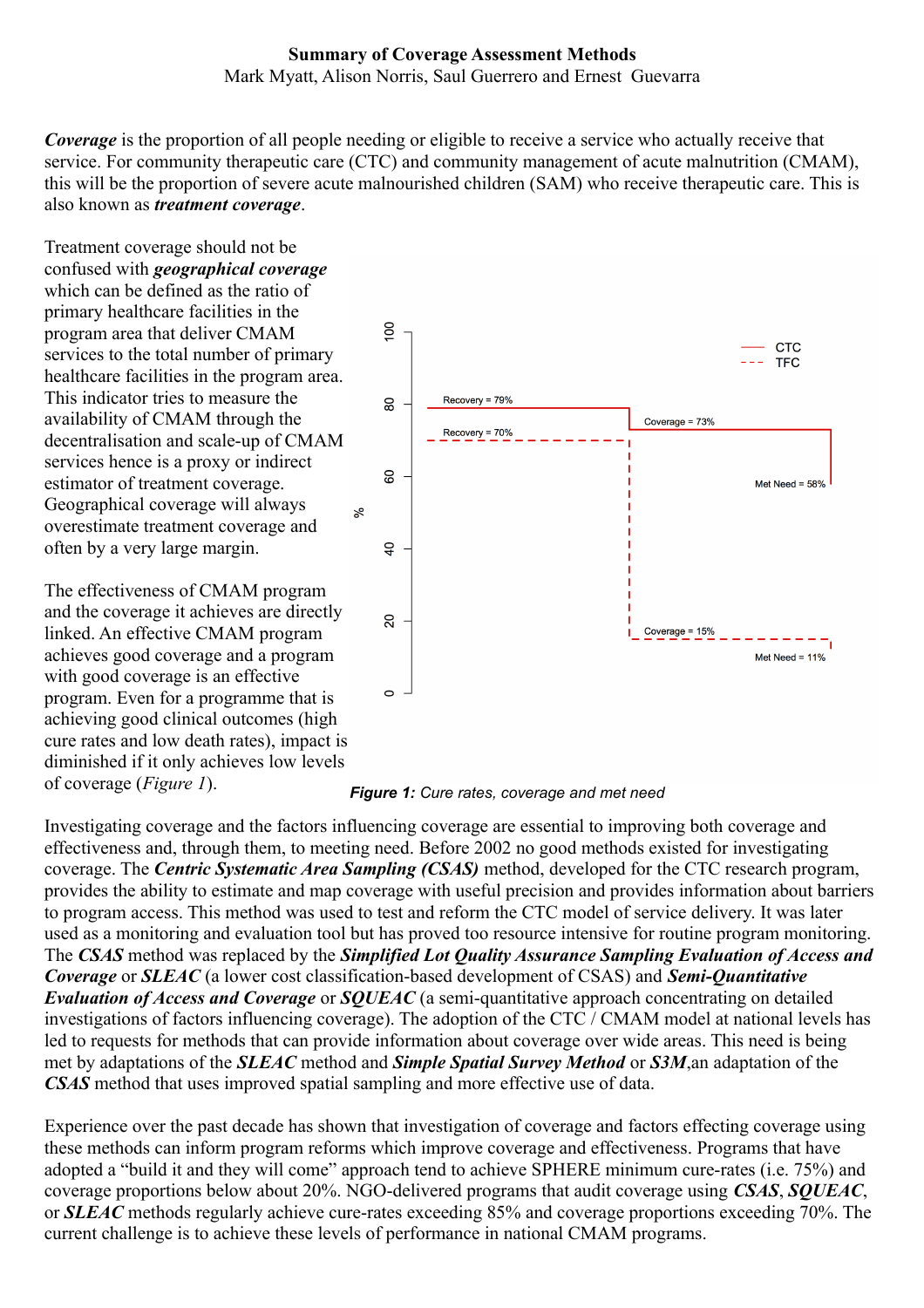### *Centric Systematic Area Sampling (CSAS)*

*CSAS* was developed in 2002 as part of the CTC research program. It was used for program monitoring and evaluation for several years. However, it was deemed too expensive to be used routinely and has now been superseded by the less resource intense *SQUEAC* and *SLEAC* methods for routine monitoring and evaluation purposes.

### **Design**

*CSAS* uses a two-stage sampling design. First stage is a systematic spatial sample of the entire program area to select the communities to survey. The sample is therefore representative of the whole program area. Second stage is an active and adaptive case-finding (also called snowball or chain-referral) method that find all or nearly all SAM cases in the communities being surveyed. Hence, sample is representative of the communities surveyed.

### **Results**

*CSAS* yields the following results:

- Overall coverage estimate
- Local coverage estimates which can be represented as a coverage map
- Ranked list of barriers

*Figure 2* and *Figure 3* show typical *CSAS* outputs from a coverage assessment of an NGO-delivered CMAM program undertaken in two neighbouring health districts in Niger.



*coverage in a CMAM program produced using the CSAS method*



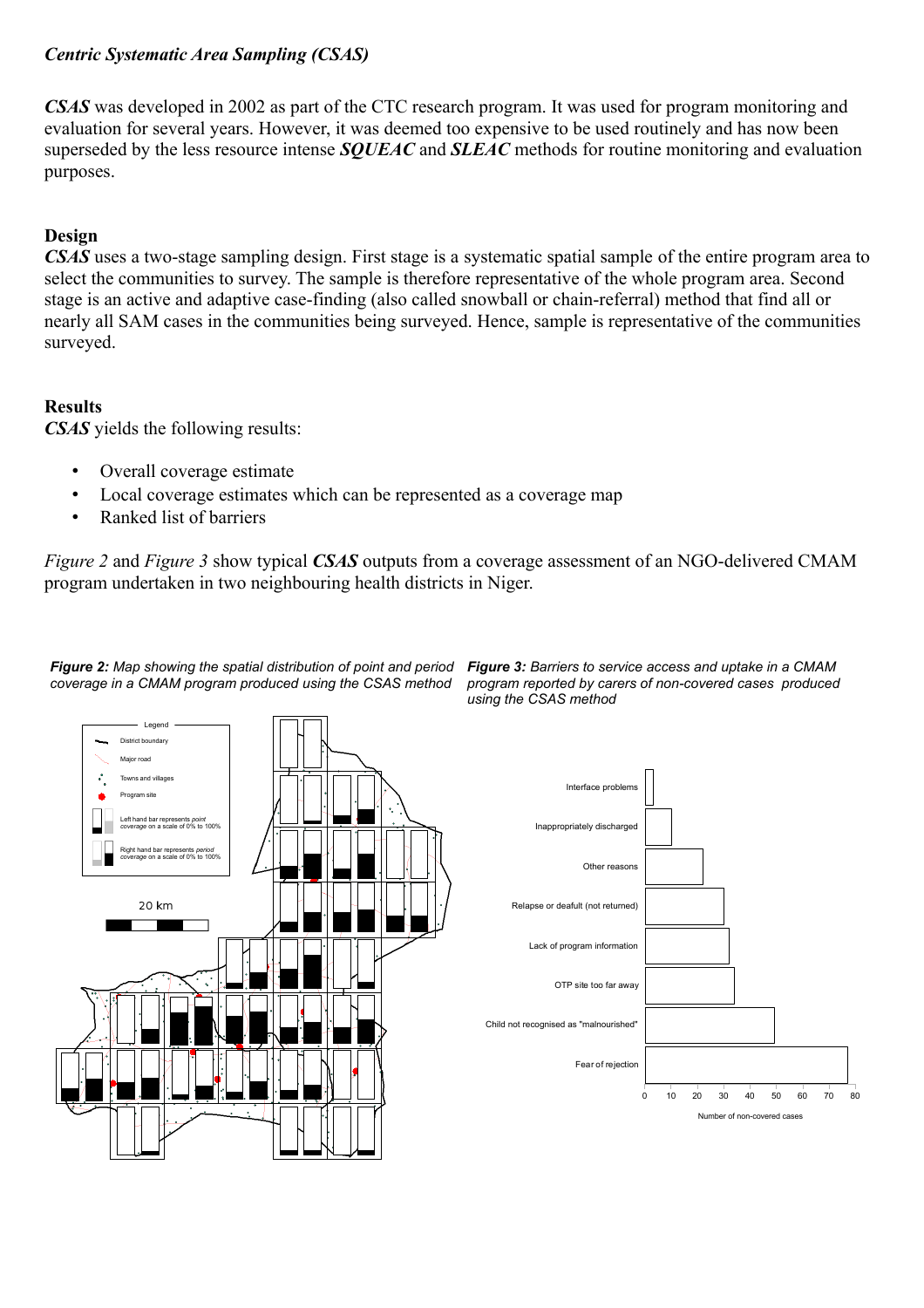# *Semi-quantitative Evaluation of Access and Coverage (SQUEAC)*

*SQUEAC* is a semi-quantitative method that provides in-depth analysis of barriers and boosters to coverage. It is designed as a routine program monitoring tool through the intelligent use of routine monitoring data complemented by other relevant data that are collected on a "little and often" basis.

# **Design**

*SQUEAC* is more an investigation than a survey. *SQUEAC* is made up of three stages:

*Stage 1:* Semi-quantitative investigation into factors affecting coverage using the *SQUEAC* toolkit

*Stage 2:* Confirm areas of high and low coverage identified in stage 1 through small studies and smallarea surveys

*Stage 3:* Estimating overall coverage using Bayesian techniques. Likelihood survey is conducted as part of this stage. This survey utilises a systematic spatial sample as with all the other coverage survey methods. *Stage 3* of *SQUEAC* is optional and is done if the reporting of an overall coverage estimate is a key information requirement in addition to the the rich information on barriers and boosters to coverage already gained from *Stages 1* and *2*.

# **Results**

*SQUEAC* provides the following results:

- Mapping of coverage using small area surveys through a "risk mapping" approach
- Estimation of coverage using Bayesian techniques
- Concept map of barriers and boosters to coverage

*Figure 4* shows the relations between factors influencing coverage and effectiveness in a MoH-delivered CMAM program in Sierra Leone. *Figure 5* shows coverage mapping through a risk mapping approach.





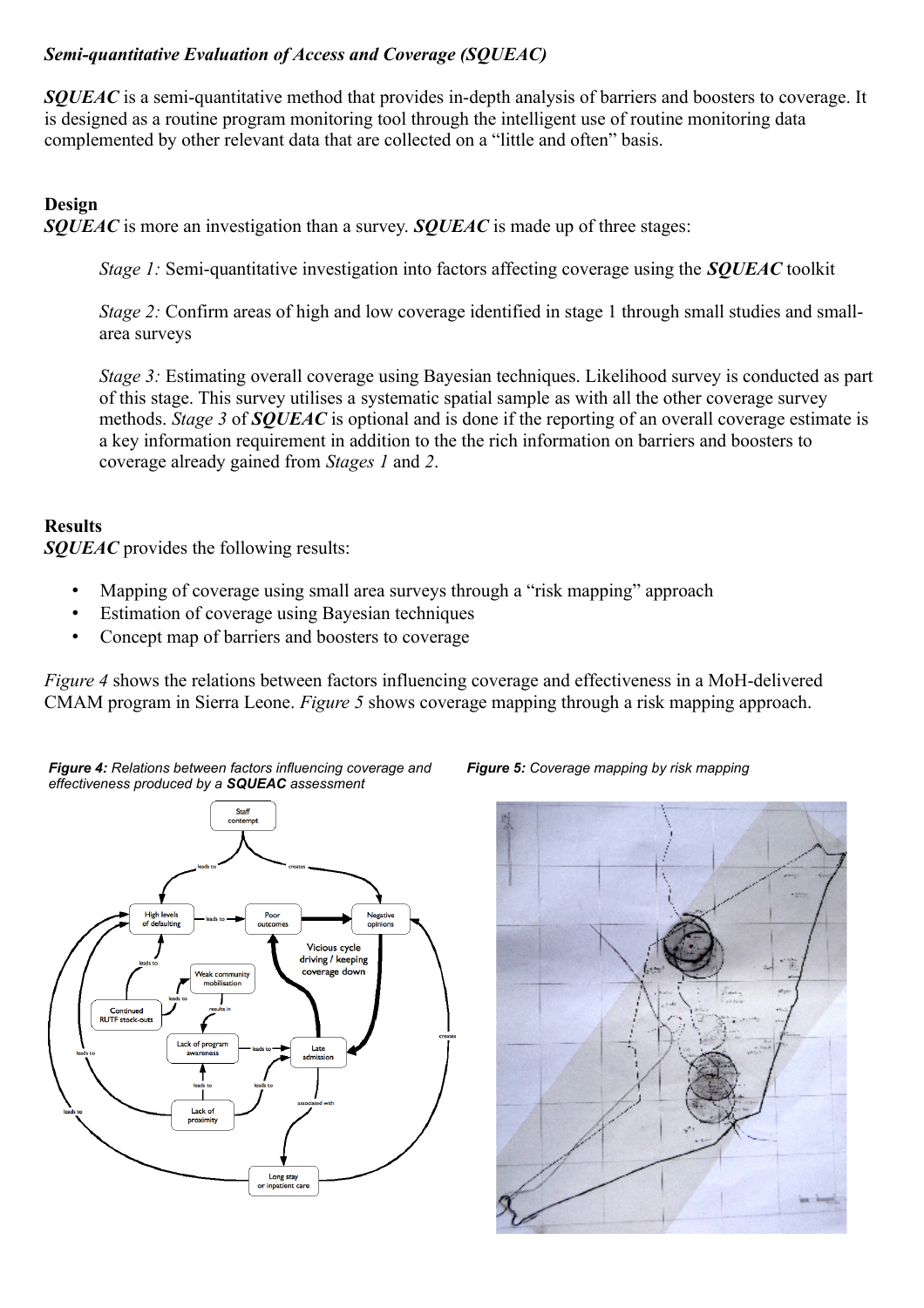## *Simplified Lot Quality Assurance Sampling Evaluation of Access and Coverage (SLEAC)*

*SLEAC* is a rapid low-resource survey method that classifies coverage at the service delivery unit (SDU) level such as the district. A *SLEAC* survey identifies the category of coverage (e.g. "low coverage", "moderate coverage" or "high coverage") that describes the coverage of the service delivery unit being assessed. The advantage of this approach is that relatively small sample sizes (e.g.  $n \leq 40$ ) are required in order to make an accurate and reliable *classification*.

*SLEAC* can also estimate coverage over several service delivery units hence ideal for coverage survey of wide areas. Coverage is still classified for individual service delivery units. Then, data from individual service delivery units are combined and coverage for this wider area is estimated from this combined sample.

*SLEAC* was originally developed as a companion method for *SQUEAC* but has recently been used for mapping of coverage classes in service delivery units over very wide-areas.

#### **Design**

*SLEAC* uses a systematic spatial sample similar to that used in CSAS. Only small sample sizes (*n* < 40) are required for each service delivery unit in which coverage is being classified.

#### **Results**

*SLEAC* yields the following results:

- Overall coverage classification
- Can be used over wide areas to provide local coverage classifications with a coverage map and a wide area estimates
- Ranked list of barriers

*Figure 6* shows a map of coverage class for all administrative districts in a MoH-delivered CMAM program in Sierra Leone. *SLEAC* also provides output similar to *Figure 3*. It is typical to use *SLEAC* to identify areas for further investigation using the *SQUEAC* method (*Figure 7*)



*Figure 6: Map of per-district coverage produced by the SLEAC method*

*Figure 7a: Using SLEAC and SQUEAC in failing service delivery units*



*Figure 7b: Using SLEAC and SQUEAC in succeeding and failing service delivery units*